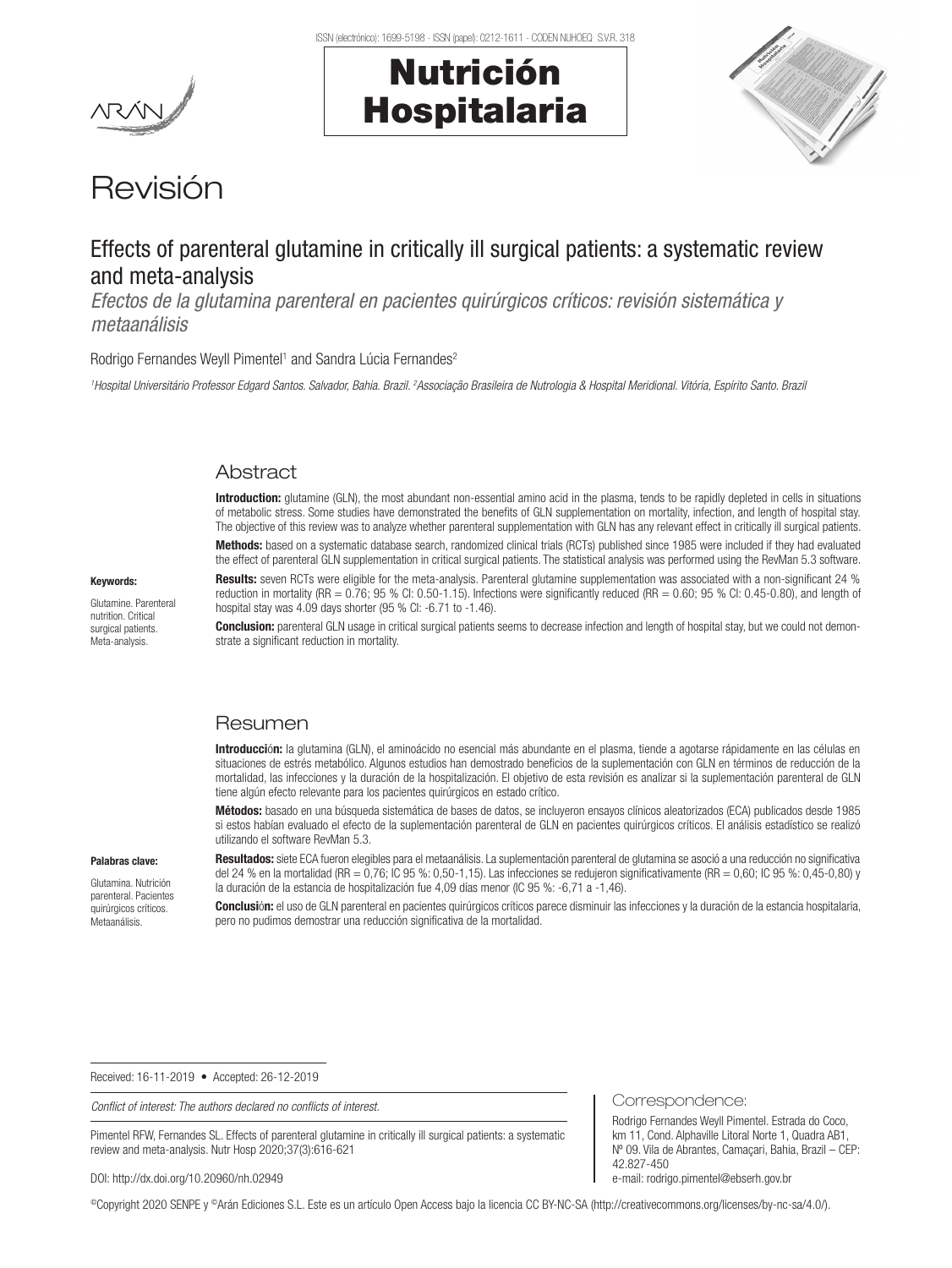Glutamine (GLN) is the most abundant non-essential amino acid in the plasma, and it is involved in a wide variety of processes in the body. Despite its possibility to be synthesized, GLN has been described as conditionally essential in the catabolic state (1). This amino acid is the preferential substrate of fast-dividing cells such as enterocytes and lymphocytes. In situations of metabolic stress, especially after surgery, GLN tends to be rapidly depleted in muscle cells and transported to the liver in order to optimize gluconeogenesis, as well as to favor immune system cells in the healing phases (2,3).

Clinical studies have demonstrated that GLN plays a fundamental role in the induction of cellular protective pathways, also acting in the modulation of inflammatory response and preventing organic lesions (4). In contrast, other studies raised doubts about the true efficacy and safety of supplementation with this amino acid in critically ill patients (5,6). Recently, some meta-analyses reaffirmed that GLN supplementation seems to reduce mortality and length of hospitalization in critically ill patients (7-10).

Faced with such a diverse scenario and conflicting results, the objective of this systematic literature review was to analyze whether parenteral GLN supplementation, as a part of nutritional therapy, has any relevant effect on clinical outcomes for critically ill surgical patients.

#### METHODS

INTRODUCTION

This is a systematic literature review (SLR) performed through a retrospective analysis of primary studies that focused on the use of parenteral GLN in critical surgical patients. Articles published from 1985 until May 2019 were surveyed in the MEDLINE database. Search terms included: *Glutamine*, *Randomized*, *Blind*, *Clinical Trial*, *Nutrition*, *Nutritional Support* or *Dietary Supplementation* or *Parenteral Nutrition* or *Parenteral Nutrition Solutions* and *Surgical ICU Patients* or *Surgical Critical Illness*. The results obtained were reviewed for identification of those studies that used intravenous or parenteral GLN supplementation. Only articles written in English, Spanish or Portuguese were eligible. Bibliographical references of important literature reviews were also reviewed. As this was a systematic review of the literature, no ethics board approval or patient consent was required.

Only original articles that met the following criteria were included in this SLR: a) Study design: randomized clinical trials; b) Population: adult patients undergoing surgical procedures admitted to the intensive care unit (ICU); c) Intervention: parenteral use of GLN versus a control group using an isonitrogenated amino acid solution or placebo; d) Outcomes: having included one of the following outcomes: mortality, length of hospitalization, infection-related complications or other significant clinical condition. Assays that used only GLN via enteral or combined enteral/parenteral routes were excluded.

The analysis of the studies was performed by an independently reviewer. The first outcome of this SLR was general mortality. As secondary outcomes, we included the occurrence of infection and length of hospital stay (LOHS).

The Revman 5.3 software was used to perform the meta-analysis. The data extracted from the studies were combined to estimate the relative risk, and a 95 % confidence interval (CI) was stipulated for the categorical variables (mortality and occurrence of infection). For continuous variables (LOHS), the weighted mean difference and 95 % CI were estimated as results of the effect. Heterogeneity was calculated using the  $\chi^2$  test. A random effects model was used to estimate the overall effect. To justify a possible heterogeneity statistic, it was taken into consideration that the form or dose of the dipeptide provided might influence treatment outcome.

#### RESULTS

One hundred and twenty-three articles were found using the above-mentioned search terms. After initial screening through titles and abstracts 24 papers were selected. Among these, and after analyzing important reviews, seven studies were included (11-17). The articles that were excluded in this SLR did not have the necessary outcomes delimited or did not include accurate information on patient stay in the ICU after the surgical procedure.

The samples of the studies ranged from 30 to 150 patients. The GLN used in these investigations included alanyl-glutamine (ALA-GLN) (six studies) (11-15,17). Two of them also used glycyl-glutamine (GLY-GLN) for a second experimental group (12,13). Only one study did not report the type of dipeptide used (16). For the studies that included three groups (two experimental arms and a control arm) we chose to pool together the events concerning the categorical variables of both GLN groups (ALA-GLN and GLY-GLN) in one single intervention group to avoid event duplication in the control group.

The details for each of the included studies are described in table I.

Five studies (11,14-17) described the mortality rate of participants in each group. The combination of the results of these studies shows that glutamine supplementation in parenteral nutrition seems to have no effect on mortality reduction (RR  $= 0.76$ ; 95 % CI:  $0.50 - 1.15$ ;  $p = 0.19$  (Fig. 1). This is evidenced by the partial deviation of the diamond in the chart. The heterogeneity test was not significant ( $χ² = 2.78; p = 0.60$ ).

Regarding the occurrence of infection five articles described the rates of this complication (Fig. 2) (12,14-17). There was no heterogeneity among the five articles ( $\chi^2 = 5.69$ ; p = 0.22). The combined analysis of the data showed that there seems to be a reduction in the rates of infectious complications in the patients who received parenteral glutamine supplementation ( $RR = 0.60$ ; 95 % CI: 0.45-0.80;  $p = 0.0005$ ), as shown in the left deviation of the diamond in the graph (in favor of glutamine use).

All seven studies reported LOHS (11-17). One of them (17) recorded LOHS as a median value, which could not be combined with the results of the other studies, and was therefore excluded from the analysis (Fig. 3).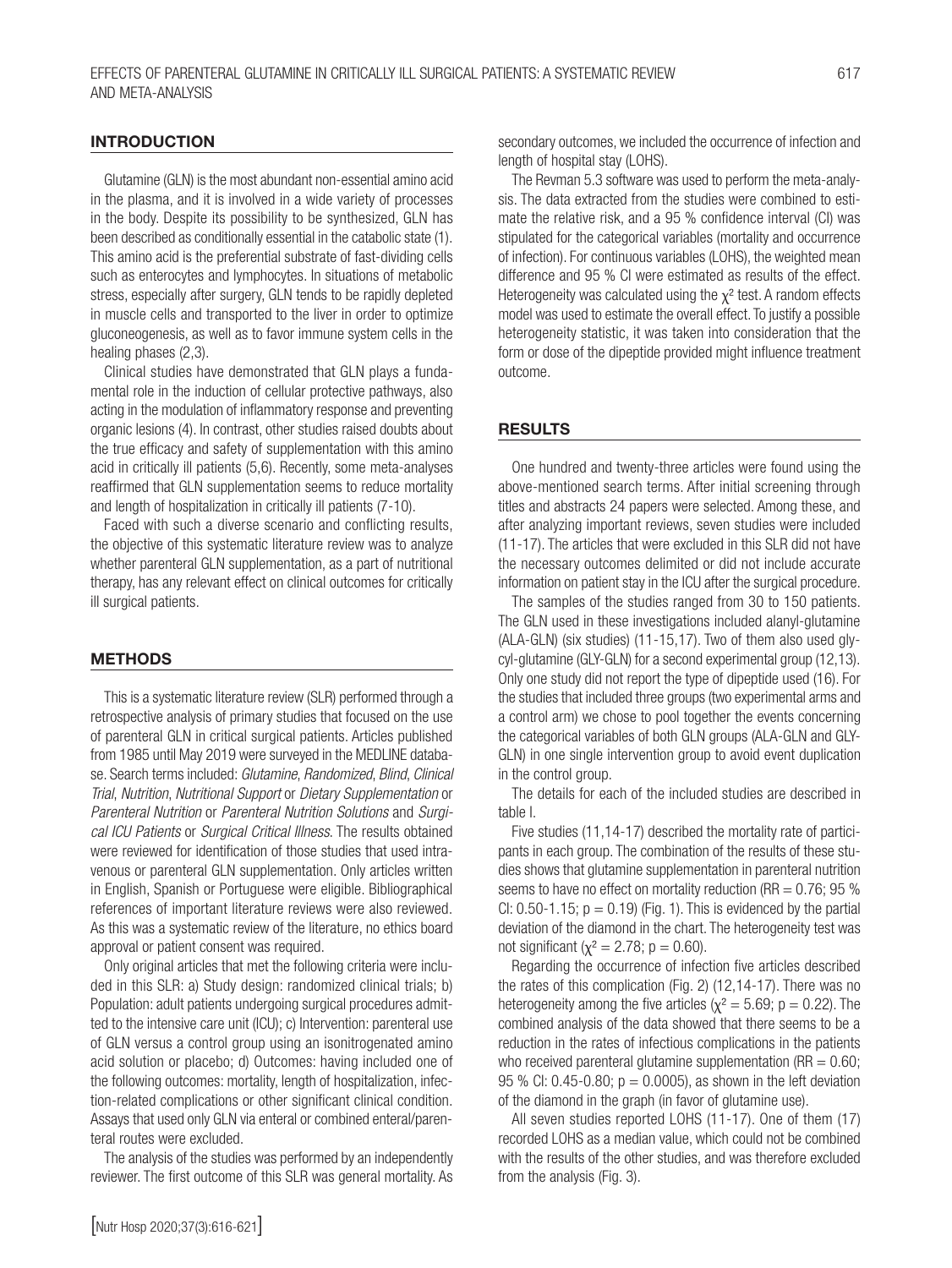| ÷<br>÷<br>÷<br>Ť<br>S<br>$\circ$<br>5<br>4<br>4<br><b>NTO</b><br>22<br>÷<br>÷<br>÷<br>ł<br>$\sim$<br>$\circ$<br>S<br>4<br>↽<br>27.3<br>27.3<br>$16.69 \pm 7.04$<br>$17(10-28)*$<br>$17.3 \pm 1.8$<br>6.3<br>$17.3 \pm 1.8$<br>5.1<br>57<br>5<br>6<br>Con<br>$17.5 \pm 1$<br>$+$<br>$\pm$<br>$20.1 \pm$<br>$+$<br>$+$<br>$+1$<br>$\overline{5}$<br>32.57<br>20.1<br>30<br>32.57<br>$24.78 \pm 11.48$<br>25.96<br>$16.52 \pm 8.9$<br>$19(14-28)$ *<br>2.6<br>5.6<br>$17.0 \pm 1.3$<br>들<br>들<br>4<br>2<br><b>NTO</b><br>$32 \pm$<br>$12.8 \pm 1$<br>$12.6 \pm$<br>$14.6 \pm$<br>$10 +$<br>$12.8 \pm$<br>$+$<br>28.62<br>Con<br>$\approx$<br>52<br>$\supseteq$<br>က်<br>(<br>$\frac{1}{2}$<br>÷<br>÷<br>÷<br>S<br>9<br>S<br><b>NTD</b><br>$28$<br>$\supseteq$<br>$\approx$<br>$\mathord{\mathsf{I}}$<br>ŧ<br>$\frac{1}{4}$<br>$\sim$<br>$\circ$<br>5<br>S<br>4<br>Pre-op. and 1-2<br>Pre-op. and 1-2<br>treatment (d)<br>1-10 post-op.<br>$<$ 28 post-op.<br>5 post-op.<br>1-5 post op.<br>$1-2$ post op.<br>$1-2$ post op.<br>5 post-op.<br>Pre-op. and<br>post-op.<br>Post-op.<br>post-op.<br>post op.<br>$\wedge$<br>$\wedge$<br>ALA-GLN<br>ALA-GLN<br>ALA-GLN<br>ALA-GLN<br>ALA-GLN<br>ALA-GLN<br>ALA-GLN<br>$GLY-GLN$<br>$GLY$ -GLN<br>type<br>Ť<br>Ť<br>(g/kg/d)<br>0.34<br>0.34<br>0.34<br>$0.\overline{5}$<br>0.5<br>0.5<br>0.5<br>0.4<br>0.4<br>0.4<br>$(10 \text{ in})$<br>5/15<br>Con)<br>150 in (75/75)<br>33 in (17/16)<br>52 in (15/17)<br>52 in (15/12)<br>(21)<br>(21)<br>/18)<br>$37$ in (19/<br>67 in (19)<br>N (GLN/<br>30 (10/10/<br>45 in (15/1<br>67 in (27<br>Large abdominal or torus-<br>Cardiac, non-neurological<br>Surgical procedure<br>Large abdominal surgery<br>Large abdominal surgery<br>Gastrointestinal surgery<br>or vascular intestinal<br>Pancreatic necrosis<br>Abdominal surgery<br>abdominal surgery<br>Other<br>Styvariz et al.,<br>Spittler et al.,<br>Mertes et al.,<br>Ziegler et al.,<br>Orozco et al,<br>Exner et al.,<br>2003<br>Orfila et al.,<br>Study<br>Fuentes-<br>2000<br>2008<br>2016<br>2004<br>2011<br>2001 | G1/-GLN: glycyl-glutamine; LOHS: length of hospital stay; Pre-op: preoperative; Post-op: postoperative; SD: standard deviation. *These values are presented<br>ALA-GLN: alanyl-glutamine; Con: control group; GLN: glutamine group;<br>surgery<br>as median (variation). |  | Dose of GLN | <b>Dipeptide</b> | Duration of | Infection (N) | <b>LOHS</b> (d | $\pm$ SD) | Mortality |     |
|--------------------------------------------------------------------------------------------------------------------------------------------------------------------------------------------------------------------------------------------------------------------------------------------------------------------------------------------------------------------------------------------------------------------------------------------------------------------------------------------------------------------------------------------------------------------------------------------------------------------------------------------------------------------------------------------------------------------------------------------------------------------------------------------------------------------------------------------------------------------------------------------------------------------------------------------------------------------------------------------------------------------------------------------------------------------------------------------------------------------------------------------------------------------------------------------------------------------------------------------------------------------------------------------------------------------------------------------------------------------------------------------------------------------------------------------------------------------------------------------------------------------------------------------------------------------------------------------------------------------------------------------------------------------------------------------------------------------------------------------------------------------------------------------------------------------------------------------------------------------------------------------------------------------------------------------------------------------------------------------------------------------------------------------------------------------|--------------------------------------------------------------------------------------------------------------------------------------------------------------------------------------------------------------------------------------------------------------------------|--|-------------|------------------|-------------|---------------|----------------|-----------|-----------|-----|
|                                                                                                                                                                                                                                                                                                                                                                                                                                                                                                                                                                                                                                                                                                                                                                                                                                                                                                                                                                                                                                                                                                                                                                                                                                                                                                                                                                                                                                                                                                                                                                                                                                                                                                                                                                                                                                                                                                                                                                                                                                                                    |                                                                                                                                                                                                                                                                          |  |             |                  |             |               |                |           |           | Con |
|                                                                                                                                                                                                                                                                                                                                                                                                                                                                                                                                                                                                                                                                                                                                                                                                                                                                                                                                                                                                                                                                                                                                                                                                                                                                                                                                                                                                                                                                                                                                                                                                                                                                                                                                                                                                                                                                                                                                                                                                                                                                    |                                                                                                                                                                                                                                                                          |  |             |                  |             |               |                |           |           |     |
|                                                                                                                                                                                                                                                                                                                                                                                                                                                                                                                                                                                                                                                                                                                                                                                                                                                                                                                                                                                                                                                                                                                                                                                                                                                                                                                                                                                                                                                                                                                                                                                                                                                                                                                                                                                                                                                                                                                                                                                                                                                                    |                                                                                                                                                                                                                                                                          |  |             |                  |             |               |                |           |           |     |
|                                                                                                                                                                                                                                                                                                                                                                                                                                                                                                                                                                                                                                                                                                                                                                                                                                                                                                                                                                                                                                                                                                                                                                                                                                                                                                                                                                                                                                                                                                                                                                                                                                                                                                                                                                                                                                                                                                                                                                                                                                                                    |                                                                                                                                                                                                                                                                          |  |             |                  |             |               |                |           |           |     |
|                                                                                                                                                                                                                                                                                                                                                                                                                                                                                                                                                                                                                                                                                                                                                                                                                                                                                                                                                                                                                                                                                                                                                                                                                                                                                                                                                                                                                                                                                                                                                                                                                                                                                                                                                                                                                                                                                                                                                                                                                                                                    |                                                                                                                                                                                                                                                                          |  |             |                  |             |               |                |           |           |     |
|                                                                                                                                                                                                                                                                                                                                                                                                                                                                                                                                                                                                                                                                                                                                                                                                                                                                                                                                                                                                                                                                                                                                                                                                                                                                                                                                                                                                                                                                                                                                                                                                                                                                                                                                                                                                                                                                                                                                                                                                                                                                    |                                                                                                                                                                                                                                                                          |  |             |                  |             |               |                |           |           |     |
|                                                                                                                                                                                                                                                                                                                                                                                                                                                                                                                                                                                                                                                                                                                                                                                                                                                                                                                                                                                                                                                                                                                                                                                                                                                                                                                                                                                                                                                                                                                                                                                                                                                                                                                                                                                                                                                                                                                                                                                                                                                                    |                                                                                                                                                                                                                                                                          |  |             |                  |             |               |                |           |           |     |
|                                                                                                                                                                                                                                                                                                                                                                                                                                                                                                                                                                                                                                                                                                                                                                                                                                                                                                                                                                                                                                                                                                                                                                                                                                                                                                                                                                                                                                                                                                                                                                                                                                                                                                                                                                                                                                                                                                                                                                                                                                                                    |                                                                                                                                                                                                                                                                          |  |             |                  |             |               |                |           |           |     |
|                                                                                                                                                                                                                                                                                                                                                                                                                                                                                                                                                                                                                                                                                                                                                                                                                                                                                                                                                                                                                                                                                                                                                                                                                                                                                                                                                                                                                                                                                                                                                                                                                                                                                                                                                                                                                                                                                                                                                                                                                                                                    |                                                                                                                                                                                                                                                                          |  |             |                  |             |               |                |           |           |     |
|                                                                                                                                                                                                                                                                                                                                                                                                                                                                                                                                                                                                                                                                                                                                                                                                                                                                                                                                                                                                                                                                                                                                                                                                                                                                                                                                                                                                                                                                                                                                                                                                                                                                                                                                                                                                                                                                                                                                                                                                                                                                    |                                                                                                                                                                                                                                                                          |  |             |                  |             |               |                |           |           |     |
|                                                                                                                                                                                                                                                                                                                                                                                                                                                                                                                                                                                                                                                                                                                                                                                                                                                                                                                                                                                                                                                                                                                                                                                                                                                                                                                                                                                                                                                                                                                                                                                                                                                                                                                                                                                                                                                                                                                                                                                                                                                                    |                                                                                                                                                                                                                                                                          |  |             |                  |             |               |                |           |           |     |
|                                                                                                                                                                                                                                                                                                                                                                                                                                                                                                                                                                                                                                                                                                                                                                                                                                                                                                                                                                                                                                                                                                                                                                                                                                                                                                                                                                                                                                                                                                                                                                                                                                                                                                                                                                                                                                                                                                                                                                                                                                                                    |                                                                                                                                                                                                                                                                          |  |             |                  |             |               |                |           |           | 25  |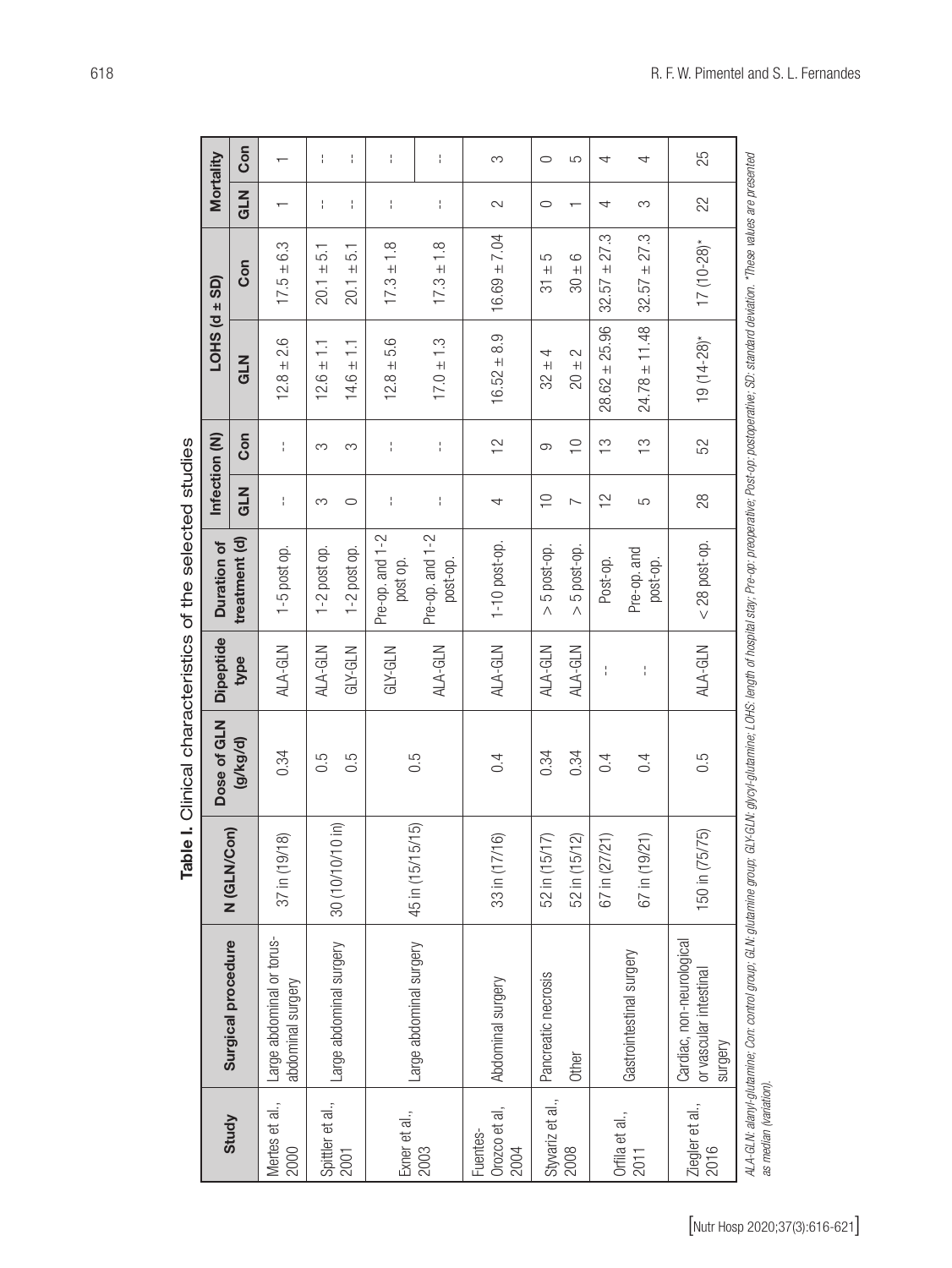|                                                                                                         | Glutamine |     | Control |     |                                  | <b>Risk Ratio</b>    | <b>Risk Ratio</b>                         |
|---------------------------------------------------------------------------------------------------------|-----------|-----|---------|-----|----------------------------------|----------------------|-------------------------------------------|
| <b>Study or Subgroup</b>                                                                                |           |     |         |     | Events Total Events Total Weight | M-H, Random, 95% CI  | M-H, Random, 95% CI                       |
| Estívariz et al., 2008                                                                                  |           | 30  | 5       | 29  | 4.0%                             | $0.19$ [0.02, 1.56]  |                                           |
| Fuentes-Orozco et al., 2004                                                                             |           | 17  | 3       | 16  | 6.3%                             | $0.63$ [0.12, 3.28]  |                                           |
| Mertes et al., 2000                                                                                     |           | 19  |         | 18  | 2.4%                             | $0.95$ [0.06, 14.04] |                                           |
| Orfila et al., 2011                                                                                     |           | 46  | 4       | 21  | 10.5%                            | $0.46$ [0.13, 1.65]  |                                           |
| Ziegler et al., 2016                                                                                    | 22        | 75  | 25      | 75. | 76.8%                            | $0.88$ [0.55, 1.42]  |                                           |
| <b>Total (95% CI)</b>                                                                                   |           | 187 |         | 159 | 100.0%                           | $0.76$ [0.50, 1.15]  |                                           |
| <b>Total events</b>                                                                                     | 30        |     | 38      |     |                                  |                      |                                           |
| Heterogeneity: Tau <sup>2</sup> = 0.00; Chi <sup>2</sup> = 2.78, df = 4 (P = 0.60); l <sup>2</sup> = 0% |           |     |         |     |                                  |                      | 100<br>0.01<br>0 <sub>1</sub><br>10       |
| Test for overall effect: $Z = 1.30$ (P = 0.19)                                                          |           |     |         |     |                                  |                      | Favorable [Glutamine] Favorable [Control] |

#### Figure 1.

Effect of parenteral glutamine supplementation on mortality.



#### Figure 2.

Effect of parenteral glutamine supplementation on the occurrence of infectious complications.

|                                                                                                               |       | Glutamine |     |                                                                | <b>Control</b> |     |        | <b>Mean Difference</b>         | <b>Mean Difference</b>                    |
|---------------------------------------------------------------------------------------------------------------|-------|-----------|-----|----------------------------------------------------------------|----------------|-----|--------|--------------------------------|-------------------------------------------|
| <b>Study or Subgroup</b>                                                                                      |       |           |     | Mean [dias] SD [dias] Total Mean [dias] SD [dias] Total Weight |                |     |        | IV, Random, 95% CI [dias]      | IV, Random, 95% CI [dias]                 |
| Estivariz et al., 2008                                                                                        | 32    |           | 15  | 31                                                             | 5.             | 17  | 12.0%  | 1.00 [-2.12, 4.12]             |                                           |
| Estívariz et al., 2008                                                                                        | 20    |           | 15  | 30                                                             | 6              | 12  | 11.4%  | $-10.00$ $[-13.54, -6.46]$     | ÷                                         |
| Exner et al., 2003                                                                                            | 12.8  | 5.6       | 15  | 17.3                                                           | 1.8            | 15  | 12.2%  | 4.50 [-7.48, -1.52]            |                                           |
| Exner et al., 2003                                                                                            | 17    | 1.3       | 15  | 17.3                                                           | 1.8            | 15  | 14.1%  | $-0.30$ [ $-1.42$ , $0.82$ ]   |                                           |
| Fuentes-Orozco et al., 2004                                                                                   | 16.52 | 8.9       | 17  | 16.69                                                          | 7.04           | 16  | 8.9%   | $-0.17$ [ $-5.63$ , $5.29$ ]   |                                           |
| Mertes et al., 2000                                                                                           | 12.8  | 2.6       | 19  | 17.5                                                           | 6.3            | 18  | 12.0%  | 4.70 [-7.84, -1.56]            |                                           |
| Orfila et al., 2011                                                                                           | 24.78 | 11.48     | 19  | 32.57                                                          | 27.3           | 21  | 3.3%   | $-7.79$ [ $-20.56$ , 4.98]     |                                           |
| Orfila et al., 2011                                                                                           | 28.62 | 25.96     | 27  | 32.57                                                          | 27.3           | 21  | 2.5%   | $-3.95$ [ $-19.19$ , $11.29$ ] |                                           |
| Spittler et al., 2001                                                                                         | 12.6  | 1.1       | 10  | 20.1                                                           | 5.1            | 10  | 11.8%  | $-7.50$ [ $-10.73$ , $-4.27$ ] |                                           |
| Spittler et al., 2001                                                                                         | 14.6  | 1.1       | 10  | 20.1                                                           | 5.1            | 10  | 11.8%  | $-5.50$ [ $-8.73, -2.27$ ]     |                                           |
| <b>Total (95% CI)</b>                                                                                         |       |           | 162 |                                                                |                | 155 | 100.0% | $-4.09$ [ $-6.71$ , $-1.46$ ]  |                                           |
| Heterogeneity: Tau <sup>2</sup> = 12.43; Chi <sup>2</sup> = 53.99, df = 9 (P < 0.00001); l <sup>2</sup> = 83% |       |           |     |                                                                |                |     |        |                                | $-50$                                     |
| Test for overall effect: $Z = 3.05$ (P = 0.002)                                                               |       |           |     |                                                                |                |     |        |                                | 100<br>$-100$<br>50                       |
|                                                                                                               |       |           |     |                                                                |                |     |        |                                | Favorable [Glutamine] Favorable [Control] |

#### Figure 3.

Effect of parenteral glutamine supplementation on the length of hospital stay.

In the studies where this information was stratified between the two experimental groups, each intervention group was independently associated with the single control group. The heterogeneity test was significant ( $\chi^2 = 53.99$ ; p < 0.00001). The use of parenteral glutamine seems to be associated with a shorter length of hospital stay (RR =  $-4.09$ ; 95 % CI:  $-6.71$  to  $-1.46$ ; p  $= 0.002$ ), as shown in the left deviation of the graph diamond (in favor of glutamine use).

#### **DISCUSSION**

In the last 20 years several studies were conducted and some of them reported that there seemed to be a reduction in length of hospital stay for patients who used GLN supplementation, in addition to reduced mortality and fewer infectious complications. Two large randomized, multicenter clinical trials (REDOX and METAPLUS) showed that patients in the early phase of sepsis,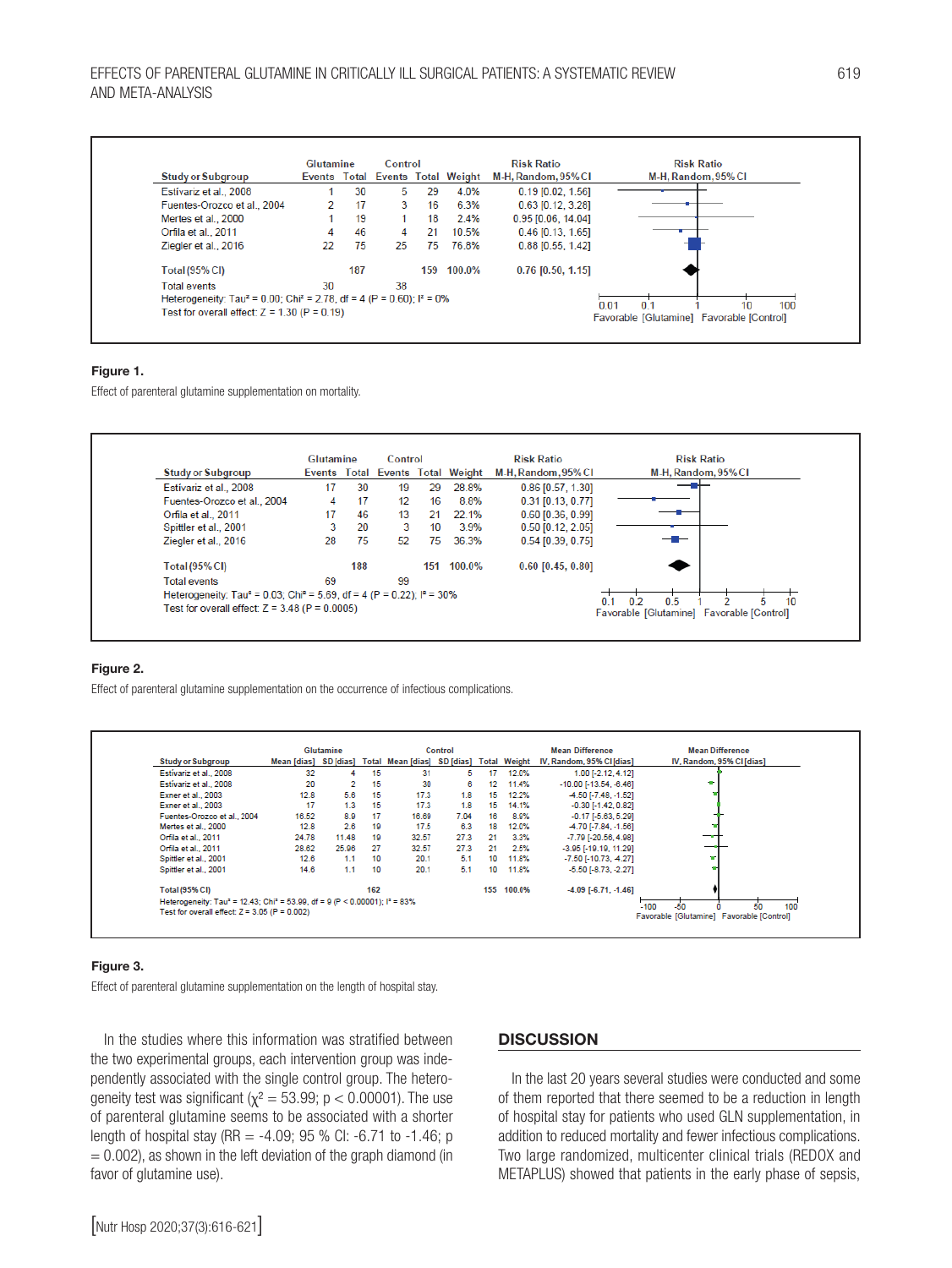using vasopressor drugs, on mechanical ventilation, or with renal insufficiency should not receive GLN because of a potential increase in mortality (5,6).

This study demonstrated that the use of parenteral glutamine does not seem to have the ability to significantly decrease mortality rate in patients having undergone surgery who required intensive care. These data are consistent with other findings in the literature about general surgical patients and critically ill patients regardless of disease type. Wang and collaborators demonstrated in their meta-analysis that general surgical patients did not have a reduction in mortality with the parenteral usage of this dipeptide (18). The same was concluded by Avenell and collaborators, who observed only a tendency towards mortality reduction with the use of parenteral glutamine in critically ill patients (19). Bollhalder and their group of researchers also confirmed in their meta-analysis this trend towards reduced mortality only in patients admitted to the ICU, with no such tendency being observed among non-ICU patients (7).

Coëffier and collaborators reported in their review that GLN has a protective effect on cells, stimulating the production of heat shock proteins (HSPs), which would protect cells against toxic and pathological agents, thus minimizing their deleterious effects (1). These proteins would serve as inflammatory messengers in the plasma. Recently, Wischmeyer and collaborators demonstrated that the level of these proteins in the serum could be used as a predictor of mortality in severely ill patients. They also reported that GLN supplemented in parenteral nutrition was not able to reduce serum HSP levels, reinforcing the low impact of this nutrient on reducing mortality for critically ill patients (20).

Our analyses also demonstrated that the use of parenteral glutamine seems to have a protective effect against infections during hospitalization among critical surgical patients, due to a lower incidence (40 % less) of events with this supplementation. This information seems to be in accordance with what was reported in the meta-analysis by Wang et al. and in the article by Zheng et al. about the use of parenteral GLN in general surgical patients (10,18). Wischmeyer et al. and Bollhalder et al. also demonstrated this tendency in their meta-analyses about the use of this dipeptide in critically ill patients (7,21).

In the surgical patient the metabolic response to uncontrolled trauma seems to have a deleterious effect on wound healing and organic defenses. This response involves cardiac hyperdynamics, pulmonary repercussion, insulin resistance, hyperglycemia, muscle protein catabolism, and use of lipid reserves for accelerated gluconeogenesis, ultimately increasing oxidative stress and inflammatory mediators. This cascade of events tends to culminate in organ failure and immunosuppression, which falicitates infection (22). The use of GLN has been shown to be effective in reducing hyperglycemia and use of insulin in critically ill patients, but the mechanism of action through which this dipeptide exerts this regulation remains unknown (1). In addition, GLN proved to be effective in reducing the expression of interleukin 8 (IL-8) and C-reactive protein (CRP), thus influencing inflammatory response. Additionally, the parenteral use of GLN has been shown to induce a reduction in IL-6,

improving immunodepression (23), and a strengthening of the gastrointestinal mucosal barrier, in this way preventing bacterial translocation (24).

In this meta-analysis we have also shown that the use of parenteral GLN seems to have decreased hospital stay by approximately four days among critical surgical patients. This is consistent with the data reported in the meta-analyses that evaluated the use of parenteral GLN supplementation in general surgical or general critical patients (7,10,18,21). This information is relevant since a reduction in hospital stay has a direct impact on decreasing costs. Despite this fact, the way GLN may reduce LOHS remains unknown. Some authors believe that nitrogen balance cannot in and by itself decrease hospital stay. It seems that the metabolic response to GLN induces an improvement in organ functioning, which would then minimize infection, and optimize patient mood, as well as other parameters influencing the decision to discharge (25).

#### **CONCLUSION**

Based on the analyses of this study, we conclude that the parenteral use of GLN in critical surgical patients seems to reduce infections and length of hospital stay. Supplementation with this dipeptide, however, did not result in a significant reduction in mortality among these patients. Although these results seem to be promising, it is still difficult to generalize the use of this nutrient for this population due to the heterogeneity found among clinical trials in the literature (different doses used and lack of surgery type stratification).

#### **REFERENCES**

- 1. Coëffier M, Déchelotte P. The Role of Glutamine in Intensive Care Unit Patients: Mechanisms of Action and Clinical Outcome. Nutr Rev 2005;63(2):65-9. DOI: 10.1111/j.1753-4887.2005.tb00123.x
- 2. Newsholme EA, Crabtree B, Ardaw MSM. Glutamine metabolism in lymphocytes: its biochemical, physiological and clinical importance. Q J Exp Physiol 1985;70:473-89. DOI: 10.1113/expphysiol.1985.sp002935
- 3. Wilmore DW. The Effect of Glutamine Supplementation in Patients Following Elective Surgery and Accidental Injury. J Nutr 2001;131(9 Suppl):2543S-9S. DOI: 10.1093/jn/131.9.2543S
- 4. Wischmeyer PE. Glutamine: role in critical illness and ongoing clinical trials. Curr Opin Gastroenterol 2008;24(2):190-7. DOI: 10.1097/MOG.0b013e-3282f4db94
- 5. Heyland D, Muscedere J, Wischmeyer PE, Cook D, Jones G, Albert M, et al. Canadian Critical Care Trials Group. A randomized trial of glutamine and antioxidants in critically ill patients. N Engl J Med 2013;368(16):1489-97. DOI: 10.1056/NEJMoa1212722
- 6. van Zanten AR, Sztark F, Kaisers UX, Zielmann S, Felbinger TW, Sablotzki AR, et al. High-protein enteral nutrition enriched with immune-modulating nutrients vs standard high-protein enteral nutrition and nosocomial infections in the ICU: a randomized clinical trial. JAMA 2014;368(5):514-24. DOI: 10.1001/jama.2014.7698
- 7. Bollhalder L, Pfeil AM, Tomonaga Y, Schwenkglenks M. A systematic literature review and meta-analysis of randomized clinical trials of parenteral glutamine supplementation. Clin Nutr 2013;32(2):213-23. DOI: 10.1016/j. clnu.2012.11.003
- 8. Lin JJ, Chung XJ, Yang CY, Lau HL. A meta-analysis of trials using the intention to treat principle for glutamine supplementation in critically ill patients with burn. Burns 2013;39(4):565-70. DOI: 10.1016/j.burns.2012.11.008